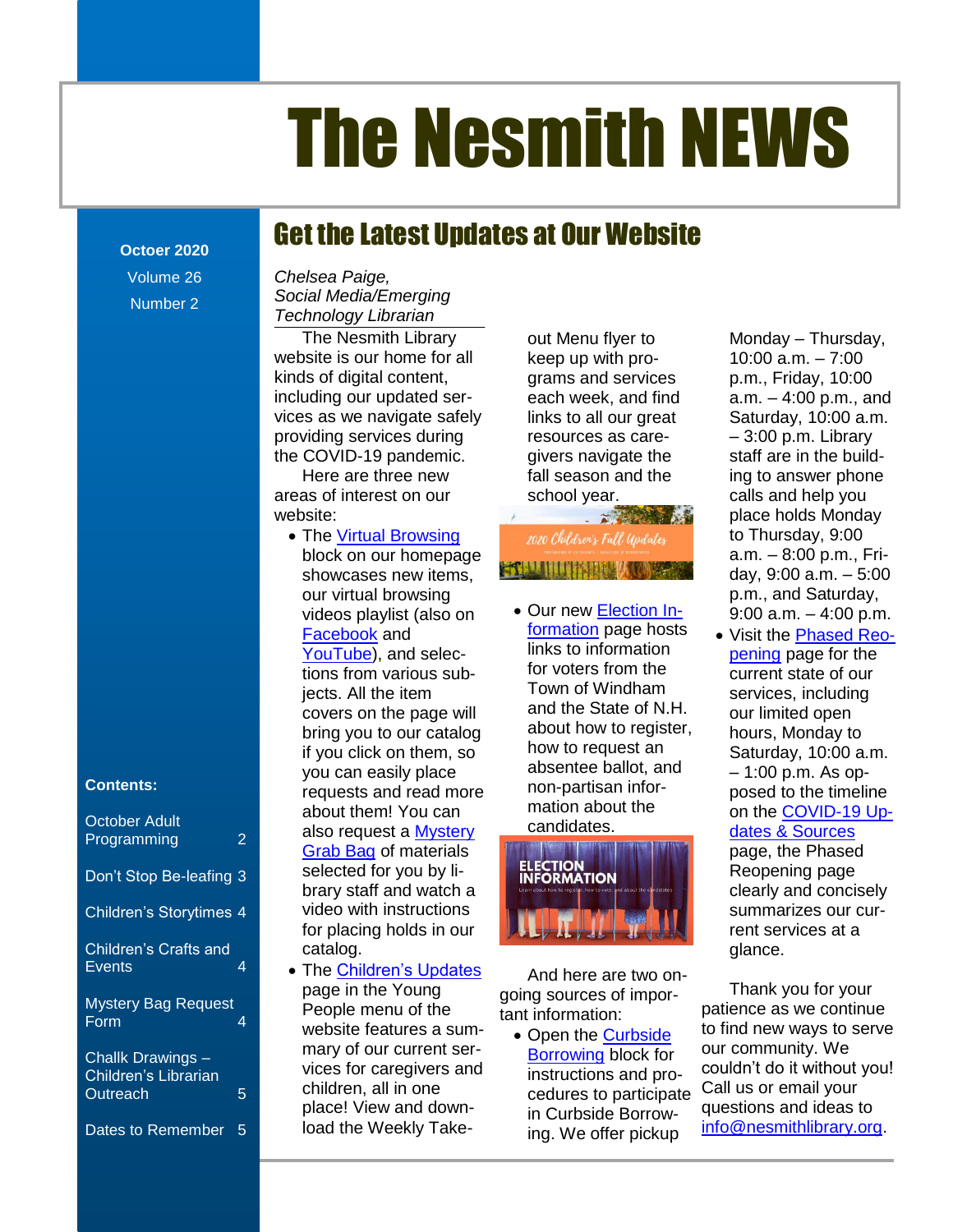## October Adult Programming

#### *Maria Schroeter,*

*Adult Programming Librarian*

We are coming up to my favorite time of the year…fall! I love the **Chapel** Chapel Windham (FLOW) for generously colors, the cool air, and the prom-



continuing with virtual programming, except for the Nesmith Liming, except for the Nesmith Li-<br>brary Book Group, which will meet on Wednesday, October 14 at 5:30 p.m. The group decided to meet an hour earlier, so we could sit outside, and there would still be light. Please wear your mask! This month we've been reading *The Mothers* by Brit Bennett. If you didn't have a chance to read the book, no worries! Come to the meeting and start with our next book (title to be revealed shortly!) and mark your calendar; we meet every second Wednesday of the month at 6:30 p.m. To participate, you must have a Nesmith Library card or a card from one of the libraries in our consortium, you need to be over the age of 16, and you must register. Email me at [mschroeter@nesmithlibrary.org](mailto:mschroeter@nesmithlibrary.org) or call me at the library to register.

#### **Michelangelo and the Sistine Chapel**



Join us on Thursday, October 8 at 6:00 p.m. when we welcome back art historian and educator Jane Oneail to guide us through the wonders of the Sistine Chapel during her presentation, "Michel- **Constant of the Constant of the Constant of the Constant of the Constant of the Constant of the Constant of the Constant of the Constant of the Constant of the Constant of the Constant of** angelo and the Sistine Chapel." The Sistine Chapel is one of the cess (did he really lie down as he how the masterwork has been altered by time and restoration.

Jane Oneail is an independent scholar and holds a master's in art history from Boston University and a master's in art in education from Harvard University. Jane is a New Hampshire native and has worked at some of the state's most esteemed cultural institutions, including the League of New Hampshire Craftsmen, where she served as executive director, and the Currier Museum of Art, where she held the role of senior educator. Jane has also taught at the college level for more than a decade, most recently at the N.H. Institute of Art.

This online Zoom program is for ages 16 and up, and registration is required. Register online by visiting [www.nesmithlibrary.org/](http://www.nesmithlibrary.org/calendar) [calendar.](http://www.nesmithlibrary.org/calendar) After registering, you will receive a confirmation email containing information about joining the webinar. Thank you to

the Friends of the Library of Windham (FLOW) for generously



To keep us all safe, we'll be entitled by time and restoration. The chaineder which was defined by the children<br>To keep us all safe, we'll be entitled by time and restoration. The chain of the original senerations. most beautiful and most famous [New DVD.............................................................................................................................................](file:///C:/Users/Joyce/Documents/Nesmith/2013/Feb%202013/NN02_13.doc%23_Toc347430581)**Error! Bookmark not defined.** works of art in the world. Dive into Knowing how and when to collect Michelangelo's inspiration and pro-The Reference Corner: Pollution [.........................................................................................................](file:///C:/Users/Joyce/Documents/Nesmith/2013/Feb%202013/NN02_13.doc%23_Toc347430583)**Error! Bookmark not defined.** From the Ceiling?) and consider the pends on your unique circum-**Example 20 Are you one of the 90% of** angelo and the Sistine Chapel." Are you one of the 90% of Americans who do not fully maxim-Dreams [................................................................................................................................................](file:///C:/Users/Joyce/Documents/Nesmith/2013/Feb%202013/NN02_13.doc%23_Toc347430580)**Error! Bookmark not defined.** ize their Social Security benefits? Knowing how and when to collect **FUCAN AL EVENTS ADDENSION Michelangelo's inspiration and pro-** Social Security benefits can be cess (did he really lie down as he complex because it ultimately depends on your unique circumstances. With retirees living longer **The Communist Communist Communist Communist Communist Communist Communist Communist Communist Communist Communist Communist Communist Communist Communist Communist Communist Communist** b keep us all safe, we'll be early tered by time and restoration. The today than previous generations, your choice of when to retire and collect Social Security benefits can make a significant difference in the income you collect in retirement. Find out your best plan when we welcome Andy Githmark (virtually) on Thursday, October 15 for two online sessions of his interactive seminar, "Maximizing Social Security Benefits." These sessions will cover the same material, so you only need to register for one of them. The first webinar will begin at 12:00 p.m., and the second at 6:30 p.m. As a certified National Social Security Advisor® (NSSA® ), Andy is trained to give you the information needed to ensure you fully realize the value of lifetime benefit maximization. He'll cover what spousal benefits are available if you are married, widowed, or divorced, and he'll review the potential effects that working in retirement and hav-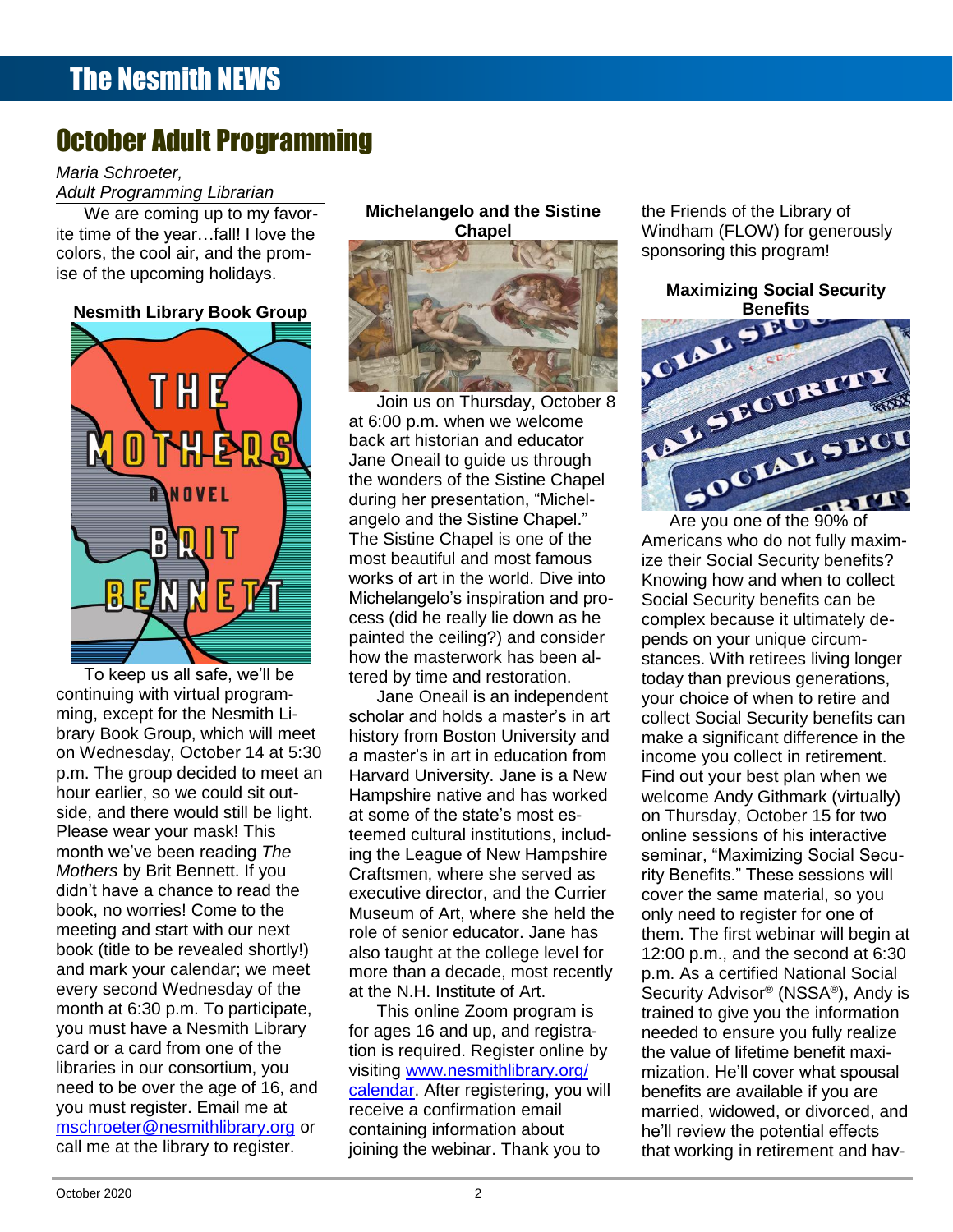## The Nesmith NEWS

ing a public employee or government pension can have on your benefits. By understanding all the various claiming strategies, you can maximize your benefits and gain financial clarity.

Andy Githmark is a founding partner and wealth manager at Steward Partners Global Advisory. He has been in the financial services industry since 1997, serving as a trusted financial advisor since 2010, and he has earned both his Certified Divorce Financial Analyst® and NSSA® certifications.

This online Zoom program is for ages 16 and up, and registration is required. Choose which session you'd like to attend and register online by visiting www.nes mithlibrary.org/calendar. After registering, you will receive a confirmation email containing information about joining the webinar.

#### **Hawk Watching in the Northeast**



Join the Nesmith Library and the Windham Historical Society

(virtually) on Wednesday, October 21 at 6:00 p.m. when we welcome Steve Hale of Open World Explorers to teach us about the region's vultures, hawks, eagles, and falcons that can be regularly observed during fall migration. Steve's presentation, "Hawk Watching in the Northeast," will include high quality images of each species in flight, both from our vantage point on the ground, and from overhead at a favorite hawk-watch location. Technical tips on species shape, coloration, and behavior are provided to boost your own ability to ID these fabulous birds. Migration-timing data for some regional sites will be presented for different species, so you will know when to expect them in your area. An introduction to a few regional hawkwatch sites will be given, along with information on how to participate.

Steve Hale holds university degrees in marine biology, evolutionary biology, and ecology. He has lived in New Hampshire over 20 years and has explored most of the state. An avid hiker, birder, and experienced naturalist, Steve loves to share his experience and knowledge with others eager to learn. In April 2016, Steve formed Open World Explorers [\(www.openworldexplorers.com\)](http://www.openworldexplorers.com/) to more fully share his knowledge and experiences in ecology, ornitholo-

gy, and Earth science, and to help others find personal value in the natural history and landscape of the area.

This online Zoom program is for ages 16 and up, and registration is required. Register online by visiting [www.nesmithlibrary.org/](http://www.nesmithlibrary.org/%0bcalendar) [calendar.](http://www.nesmithlibrary.org/%0bcalendar) After registering, you will receive a confirmation email containing information about joining the webinar.

If you have any questions about registration for any of these adult programs, please call the Nesmith Library at 432-7154 or email Maria at [mschroeter@](mailto:mschroeter@nesmithlibrary.org) [nesmithlibrary.org.](mailto:mschroeter@nesmithlibrary.org)

## Don't Stop Be-leafing

#### *Molly Pevna, Youth Services Librarian*

Don't stop be-leafing that we have tons of fun stuff planned for October! We have takeaway bags and crafts that will be absolutely gourd-gous. Okay, I promise I'm done with the puns (but maybe not with the rhymes?). But seriously, we have a lot going on this month! **Wednesday, October 7** we have our **October Teen Takeaway Kits**. If you liked the ones that we had for back to school, you're going to love these! They can be picked up during curbside hours (10:00 a.m. – 7:00 p.m.) while supplies last. As we get closer to Halloween, we'll have a **Spooktacular Takeaway** 

**Craft** on **Wednesday, October 28**. Like the October Teen Takeaway Bags, the crafts can be picked up during curbside hours, while supplies last. We'll also have our monthly **TAG Meeting** on **Tuesday, October 6 at 6:30 p.m. via Zoom**. Email Molly for more information about TAG and how to join. We're always working on new programming, so keep your eyes peeled for more goings on during the month of October!

As the leaves start falling, we're starting to get into the colder part of the year. The days are shorter and less warm. For some of us this

adjustment, especially given everything else going on, is hard. If you or someone you know needs help, someone to talk to, extra support on a school project or anything else, please don't hesitate to reach out to Molly, the teen librarian, or other library staff. I can be reached at the library, or you can email me at [mpevna@nesmith](mailto:mpevna@nesmithlibrary.org) [library.org.](mailto:mpevna@nesmithlibrary.org) As always, you can email if you have any questions about our ongoing procedures and programs. Please check our website or social media for the most up to date details.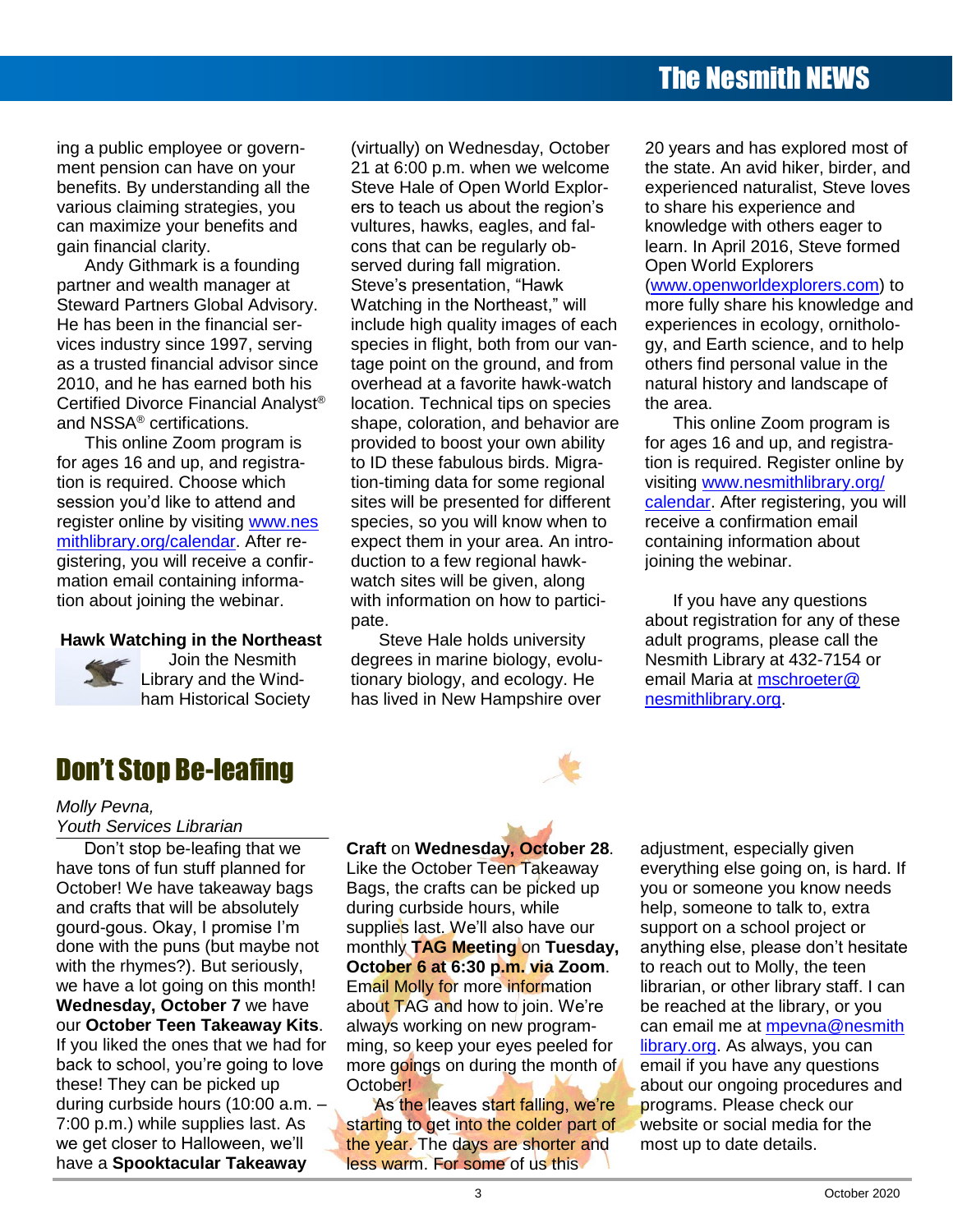## Children's Storytimes

*Azra Palo, Head of Youth Services*



**Toddler Storytime** Mondays 10:30 a.m. (Outside) Register for October. Ages 18 months to three

## Children's Crafts and Events

#### *Azra Palo*

#### **Takeaway Craft**

Mondays during curbside or limited browsing hours. All ages. Pick up a craft on Mondays during the month of October! No registration is required and supplies are limited. Craft is meant for all ages.



#### **STEAM at Nesmith Library**

years. Siblings welcome. Weather dependent, please check social media. Registration and masks for adults required. Social distancing

will be in place.

**Baby Storytime**

Wednesdays 10:30 a.m. (Outside) No registration required.

Ages 0-18 months. Siblings welcome. Outside, but weather dependent. Please check social

Thursday, October 22 at 4:00 p.m. (Pick up / Zoom)

Suggested for five years and older. Younger siblings welcome. Pick up your kits starting Monday, October 19. Registration online is required. Zoom hangout on October 22 begins at 4:00 p.m. to show off our creations!

#### **Pumpkin Decorating**

Date to be announced. All ages. (Pick up / outside) Pick up your supplies and create at home or join us on the lawn. Masks are required and social distancing will be in place. Weather dependent, check social media. Masks for adults required and social distancing in place.

#### **Preschool Storytime**

Thursdays 10:30 a.m. Online (Zoom) Registration required. Ages three to five years. To register please email Molly Pevna [mpevna@nesmithlibrary.org.](mailto:mpevna@nesmithlibrary.org) There is a pick up craft every Monday.

media. Registration is required. Supplies are limited.



**Special Takeaway Craft Bag** Date to be announced. All ages.

Celebrate the holiday with a special pick up craft from the Nesmith Library. No registration. Supplies are limited. Pick up during limited browsing or curbside pick up hours.

# **MYSTERY BAG REQUEST FORM**



**NOT SURE WHAT TO READ OR** DON'T HAVE THE TIME TO PLACE THINGS ON HOLD? FILL OUT A **REQUEST FORM TO GET A MYSTERY BAG OF LIBRARY MATERIALS!** AVAILABLE FOR ALL AGES.

*Do you want to borrow some books from Nesmith Library, but you're not sure what exact items to place on hold? Fill out the Mystery Bag Request Form, and we'll put together a special collection of librarian recommended items just for you! You will receive an automated hold notice email when your items are available (or a phone call if you indicated you prefer calls when you signed up for your library card). Call the library (432- 7154) if you need a quicker turnaround, especially on Saturdays. If you have questions about the mystery bag, email the Nesmith Library staff at [info@nesmithlibrary.org.](mailto:info@nesmithlibrary.org)*